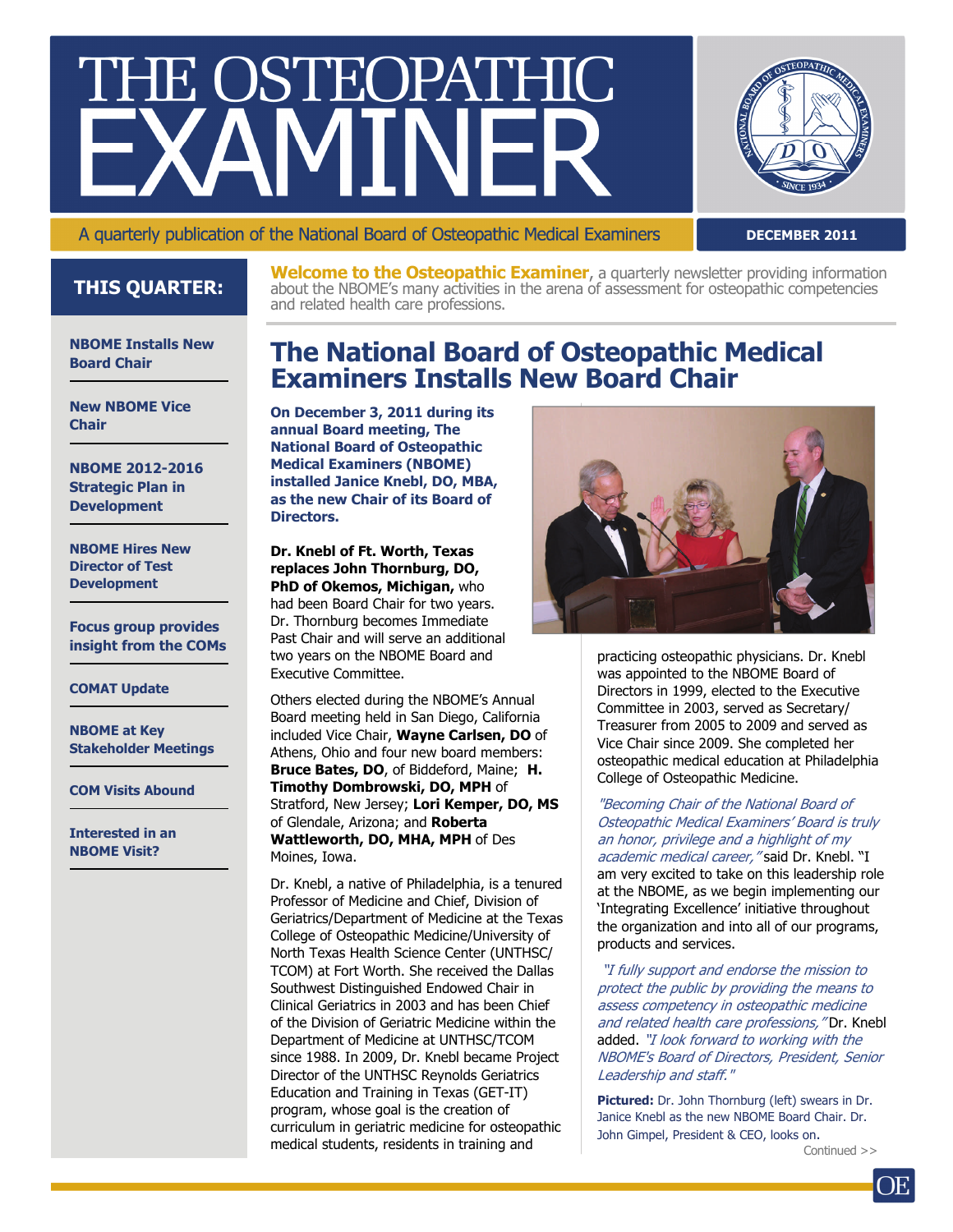Continued from page 1

# Annual Board Meeting: New NBOME Vice Chair Installed

**Dr. Carlsen is Assistant Dean for Clinical Education and Associate Professor of Geriatric Medicine/Gerontology at the Ohio University Heritage College of Osteopathic Medicine,** where he has been a faculty member since 1993. He serves on the College's Executive Committee, and is the Medical Director for the College's Community Health Programs and Area Health Education Center. He has served as Medical Director of several skilled nursing facilities in southeast Ohio, and has been a practicing geriatrician for 20 years. Dr. Carlsen is a graduate of the University of Medicine and Dentistry of New Jersey School of

Osteopathic Medicine. He maintains Fellowship status in both the American College of Osteopathic Internists and the American Geriatrics Society. Dr. Carlsen has served in a variety of capacities since he became involved with the NBOME in 1989. He has served on the NBOME Board since 2005, and prior to his appointment as Vice Chair, was also a member of the NBOME Executive Committee.

For additional information on the new NBOME Board members, read the full press release. [http://www.nbome.org/docs/](http://www.nbome.org/docs/Press_Release_12-21-2011.pdf) [Press\\_Release\\_12-21-2011.pdf](http://www.nbome.org/docs/Press_Release_12-21-2011.pdf)

## NBOME Developing Strategic Plan; Mission, Vision, Values Confirmed

**Much of the work conducted during the recent NBOME Annual Board meeting and retreat focused on development of the NBOME's 2012-2017 strategic plan.**  An important part of the process addressed the critical guiding principles articulated in the NBOME's Mission, Vision and Values. After careful consideration and deliberation, the Board affirmed the existing NBOME Mission statement: "**To protect the public by providing the means to assess competencies for osteopathic medicine and related health care professions**." This statement articulates the NBOME's purpose and how we go about achieving it; it defines who we are.

Similarly, after extensive discussion the NBOME Board constructed a somewhat revised and bold Vision statement for the future: "**To be the global leader in assessment for osteopathic medicine and related health care professions."** The notable change is the use of the broader term "global," which refers not only to the NBOME's international goals, but also to the greater breadth of clients the NBOME could potentially serve and the more holistic manner in which we might be able to meet their needs.

**Extensive work was also done by the NBOME Board in assessing and further defining our Core Values.** These

principles are critical as they help guide our [organization's](http://www.businessdictionary.com/definition/organization.html) internal [conduct](http://www.businessdictionary.com/definition/conduct.html) as well as our [relationships](http://www.businessdictionary.com/definition/relationship.html) with the external constituencies. The thorough and inclusive process gathered input from NBOME stakeholders and staff prior to the Board review. Through this work, five Core NBOME Values were adopted:

**Patient Safety Integrity Accountability Excellence Collaboration** 

**The NBOME's strategic planning process is expected to be completed in June 2012, when the final plan will be presented for approval by the NBOME Board at its mid-year meeting. It will be published publicly shortly thereafter.** 

**Pictured:** Humayun J. Chaudhry, DO, MS (standing), President and CEO of the Federation of State Medical Boards, gave the NBOME Board a presentation on FSMB initiatives, including Maintenance of Licensure, at its recent Retreat.

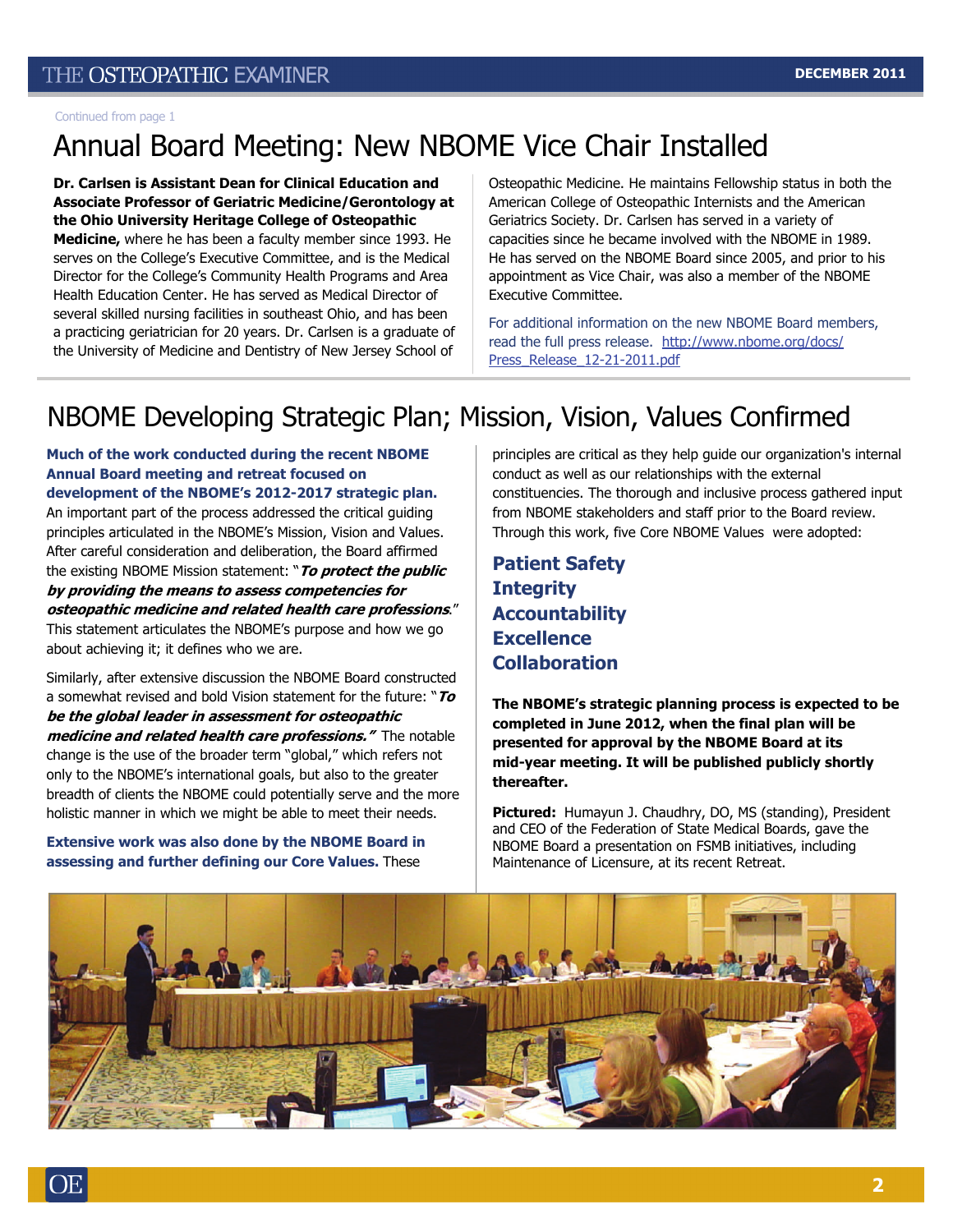## NBOME Hires New Director of Test Development

**The NBOME is pleased to announce that Mary A. Foertsch, PhD has recently joined the organization as the new Director of Test Development for Cognitive Testing.** 

**Dr. Foertsch** is based in our Chicago Corporate Offices and Conference Center, and reports to Dr. Gerald Osborn, Senior Vice President for Cognitive Testing. She will work closely with all test development staff to further improve processes and implementation for NBOME's cognitivebased exams.

Dr. Foertsch is a test development professional and comes to NBOME with many years of experience in computerbased testing, as well as significant experience in educational research and implementation, test

development and process improvement.

Most recently Dr. Foertsch was the Director for Test Development and Core Competencies at the American Board of Psychiatry and Neurology (ABPN). She has also served as the Director for the Department of Testing Services at the American Dental Association

Dr. Foertsch earned a PhD degree in Curriculum and Instruction from the University of Illinois at Urbana-Champaign, and her doctoral dissertation focused on evaluation of reading comprehension questions in a basal series. In addition, she earned a Master of Arts degree in Reading Education from Cardinal Stritch College in Milwaukee, WI and a Bachelor of Arts degree in English from Silver Lake College in Manitowoc, WI.

## Focus group provides insight from the COMs

**On Thursday, November 10, the NBOME hosted a Focus Group to address performance improvement between the NBOME and the colleges of osteopathic medicine (COMs) Deans' staff who use our systems.**

## **The COMs represented were:**

- **Philadelphia College of Osteopathic Medicine (PCOM)**
- **Western University of the Health Sciences (WesternU/COMP)**
- **University of North Texas Health Science Center at Fort Worth/Texas College of Osteopathic Medicine (UNTHSC/TCOM)**
- **Ohio University College of Osteopathic Medicine (OU-COM)**
- **New York College of Osteopathic Medicine of New York Institute of Technology (NYCOM/NYIT)**
- **University of Medicine and Dentistry of New Jersey School of Osteopathic Medicine (UMDNJ-SOM)**

NBOME staff representing Cognitive Testing, Clinical Skills Testing, Information Systems (IS), Client Services and Administration were on hand to hear what the NBOME could do to improve its ability to meet the COMs' needs.

During the session, the NBOME staff provided a detailed overview of the Client Registration System, a critical scheduling and informational resource for both students and deans. Those attending made many helpful comments regarding its functionality and how to make it even better. The NBOME IS and Client Services Staff will organize the results, seek acceptance from the Focus Group Members and start on a aggressive timeline to implement the top priorities as identified in the meeting.

"Everyone who attended contributed and all participants went away with a sense of accomplishment," explained Larry Turner, NBOME's Vice President for Administration & COO, who led the session.

And the participants agreed, with one COM representative noting that this was "one of the most productive workgroups in which [she had] participated!"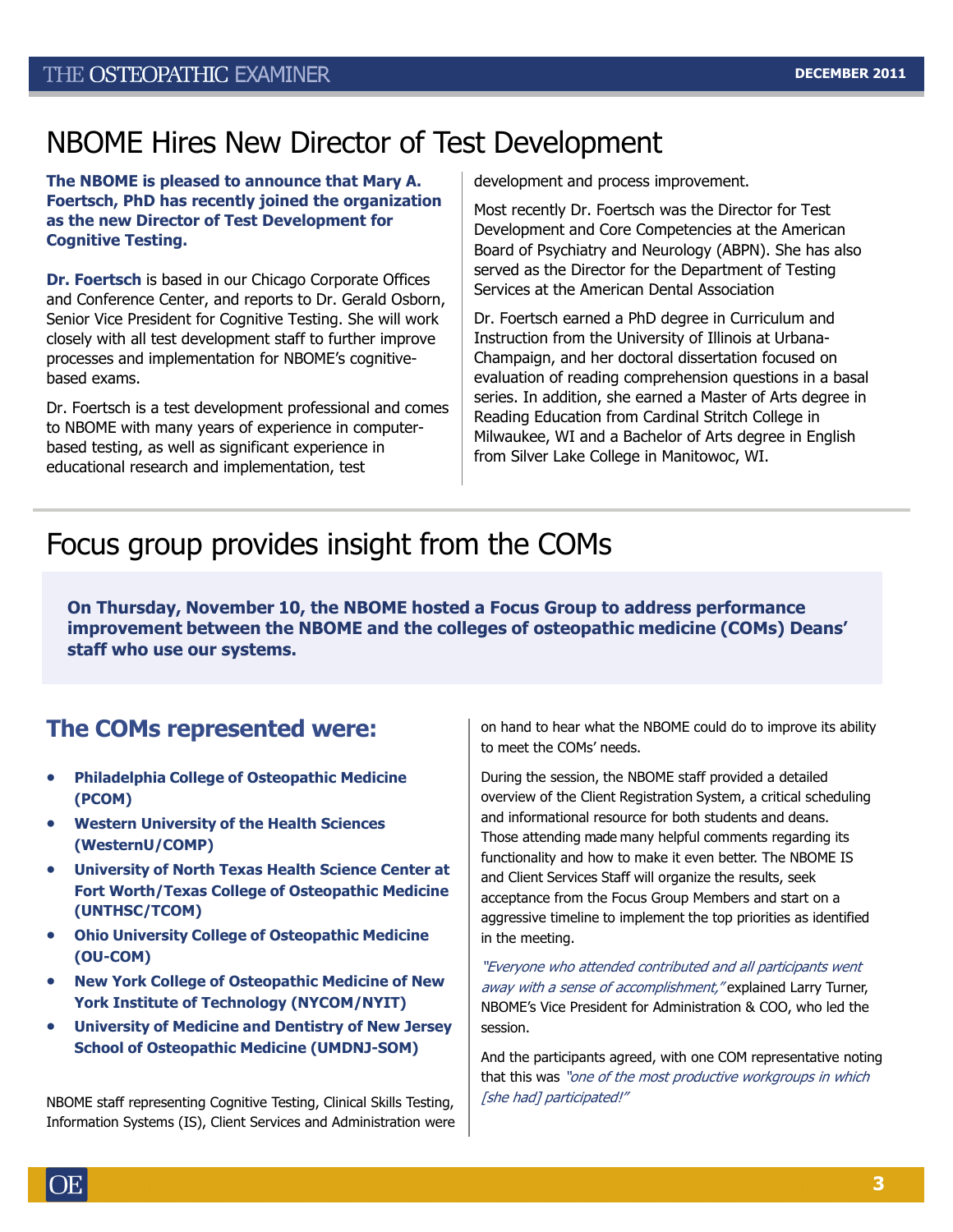# **COMAT** Update

**As we progress through the academic year, COMAT continues to develop nicely as a cooperative venture between the NBOME and the colleges of osteopathic medicine (COMs). Here is an update on the latest developments:** 

- COMAT numbers continue to grow. Through December 16, 2011, the COMs had administered more than 5,400 COMAT examinations in all seven (7) subjects. The week of December 12, 2011 saw a record set with 887 individual administrations. In all, 19 colleges of osteopathic medicine are using COMAT.
- According to Dr. Linjun Shen, Vice President for Cognitive Testing and Research, COMAT score reporting now provides "normative data instantly, available any time any examination is given." In addition, NBOME's Information Systems division and the Cognitive Testing Scoring unit

have collaborated on a procedure to place COMAT scores on the Dean's pages for immediate and secure reporting.

The COMs are adopting COMAT procedures and are seeking additional information to improve administration. The NBOME is answering the need in part through a monthly COMAT Update e-newsletter. In addition, the NBOME Client Services division has been praised for its support of the COM Coordinators and Proctors.



Throughout the year, the NBOME regularly participates in important stakeholder meetings. In the last quarter of 2011, the NBOME was represented at the following:

#### AOA OMED

**At the 2011 American Osteopathic Association's (AOA) annual Osteopathic Medical Conference and Exposition in Orlando, Florida,** the NBOME exhibit booth was very well attended. NBOME representatives were visited by a large number of stakeholders, including candidates, COM faculty members and deans, Specialty Board and Specialty College representatives, Residency Program Directors, AOA officials, and others.

Then- Board Chair John E. Thornburg, DO, PhD and Vice Chair Janice Knebl, DO, MBA joined NBOME President Dr. John Gimpel in presenting an NBOME Update to the Council of Student Council Presidents (COSGP) and the Student Osteopathic Medical Association (SOMA) at their concurrent meetings. In addition, the NBOME released its new promotional brochure "NBOME Resources for Osteopathic Continuous Certification (OCC)" at the convention, at our exhibit booth and in special meetings and presentations with leaders of the AOA-Bureau of Osteopathic Specialists (AOA-BOS) and the American Osteopathic Board of Psychiatry and Neurology.

#### AAMC ANNUAL MEETING

**The NBOME had a strong delegation in attendance at the Association of American Medical Colleges annual meeting**  and its Research in Medical Education (RIME) conference in Denver November 5-9.

In addition to a contingent of nine of NBOME's research-oriented and senior staff members, NBOME then Vice-Chair Dr. Janice Knebl was also in attendance. This was the first time the NBOME exhibited at the AAMC annual meeting. Exhibiting was in support of our efforts to reach residency program directors and provide information about the COMLEX-USA examination series.

#### AACOM BOARD OF DEANS

**In November, Dr. Gimpel addressed the American Association of Colleges of Osteopathic Medicine's** 

**(AACOM) Board of Deans** at its annual 2011 Retreat in White Sulfur Springs, West Virginia. He updated the Deans on COMLEX-USA examination statistics and progress being made by the NBOME's Blue Ribbon Panel on Enhancing COMLEX-USA. Dr. Gimpel provided numerous examples of novel test item formats to the AACOM Board, further explaining the continuing evolution to a "New COMLEX-USA" as directed by the NBOME's Blue Ribbon Panel, with the anticipated release of an expanded communication on the "New COMLEX-USA" no later than the AACOM annual meeting in late March, 2012.

Dr. Gimpel took the opportunity to request feedback regarding additional COMAT initiatives, as well as efforts to continue to improve the testing experience for candidates. He also asked for feedback on NBOME communications efforts with candidates, COMs and other stakeholders.